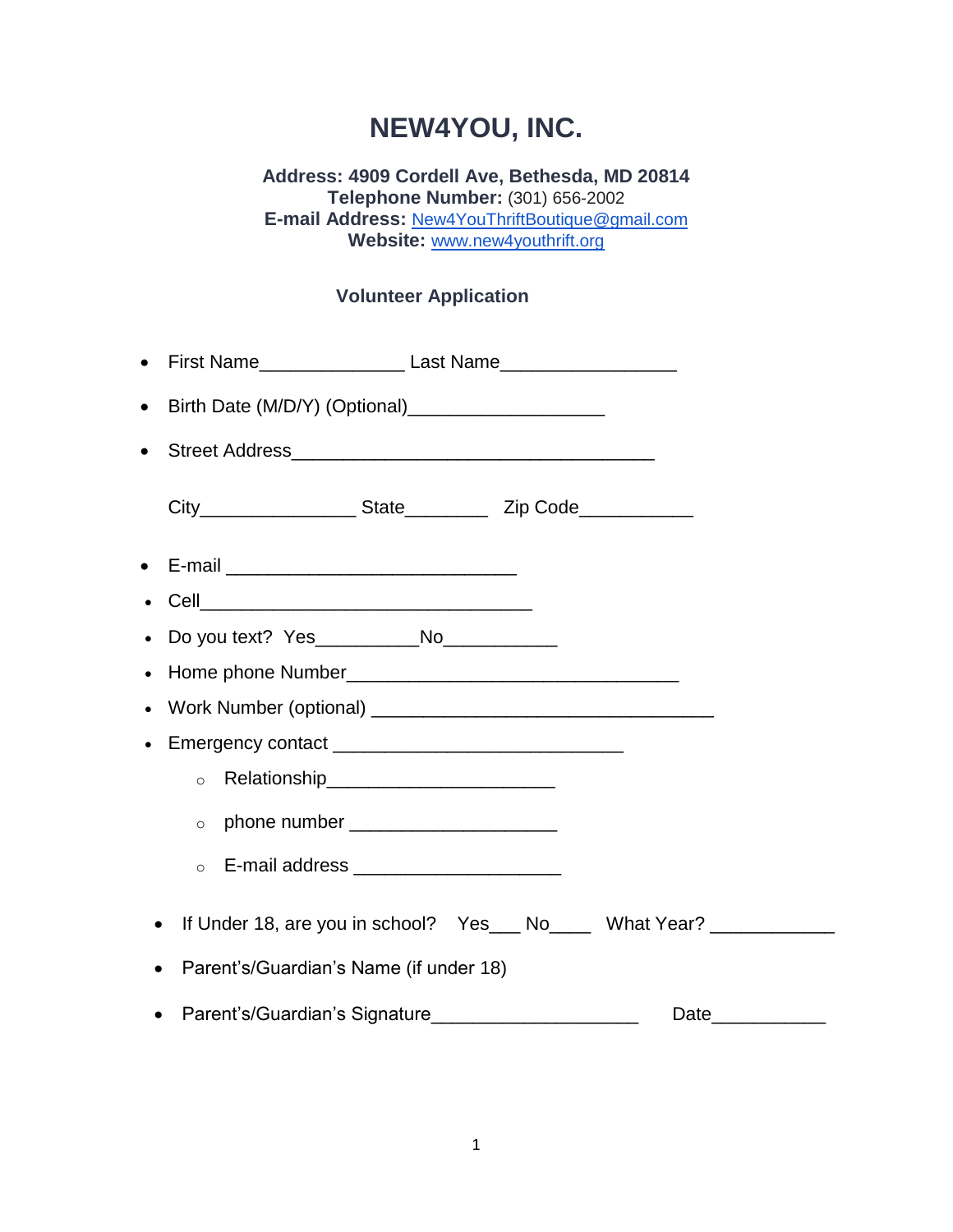## **Additional Information:**

- Previous work and/or volunteer experience if any (we will train):
- \_\_\_\_\_\_\_\_\_\_\_\_\_\_\_\_\_\_\_\_\_\_\_\_\_\_\_\_\_\_\_\_\_\_\_\_\_\_\_\_\_\_\_\_\_\_\_\_\_\_\_\_\_\_\_\_\_\_\_\_\_\_\_\_ Please tell us in which areas you are interested in volunteering: Cashiers (21 and over) discription of Sorting and Greeting Decorating for Holidays\_\_\_\_\_\_\_Fundraising/Grant writing \_\_\_Selling Publicity\_\_\_\_\_Technology\_\_\_\_\_\_\_Special Events\_\_\_\_\_Display\_\_\_\_\_\_\_\_ Charity Days Ghow and Sell Jewelry • Please indicate days available:  $W_{\_\_\_\_}$ Th $_{\_\_\_}$  F $_{\_\_}$  S $_{\_\_}$  (10:00 AM-3:00 PM) SU\_\_\_ (11:00 AM—3:00 PM) I can volunteer: Once a week\_\_\_ Twice a month\_\_\_\_ Once a month\_\_\_\_\_\_ I would like to be a substitute if a volunteer is unable to work his/her shift Is there anything that would prevent you from carrying out any volunteer activities in the shop?  $\Box$ • Reference:  $\circ$  Name  $\qquad \qquad$ o Relationship (e.g., former employer; teacher: neighbor)

\_\_\_\_\_\_\_\_\_\_\_\_\_\_\_\_\_\_\_\_\_\_\_\_\_\_\_\_\_\_\_\_\_\_\_\_\_\_\_\_\_\_\_\_\_\_\_\_\_\_\_\_\_\_\_\_\_\_\_\_\_\_\_\_ \_\_\_\_\_\_\_\_\_\_\_\_\_\_\_\_\_\_\_\_\_\_\_\_\_\_\_\_\_\_\_\_\_\_\_\_\_\_\_\_\_\_\_\_\_\_\_\_\_\_\_\_\_\_\_\_\_\_\_\_\_\_\_\_

 $\circ$  Telephone Number  $\circ$ 

\_\_\_\_\_\_\_\_\_\_\_\_\_\_\_\_\_\_\_\_\_\_\_\_\_\_\_\_\_\_\_\_\_\_

o Email address \_\_\_\_\_\_\_\_\_\_\_\_\_\_\_\_\_\_\_\_\_\_\_\_\_\_